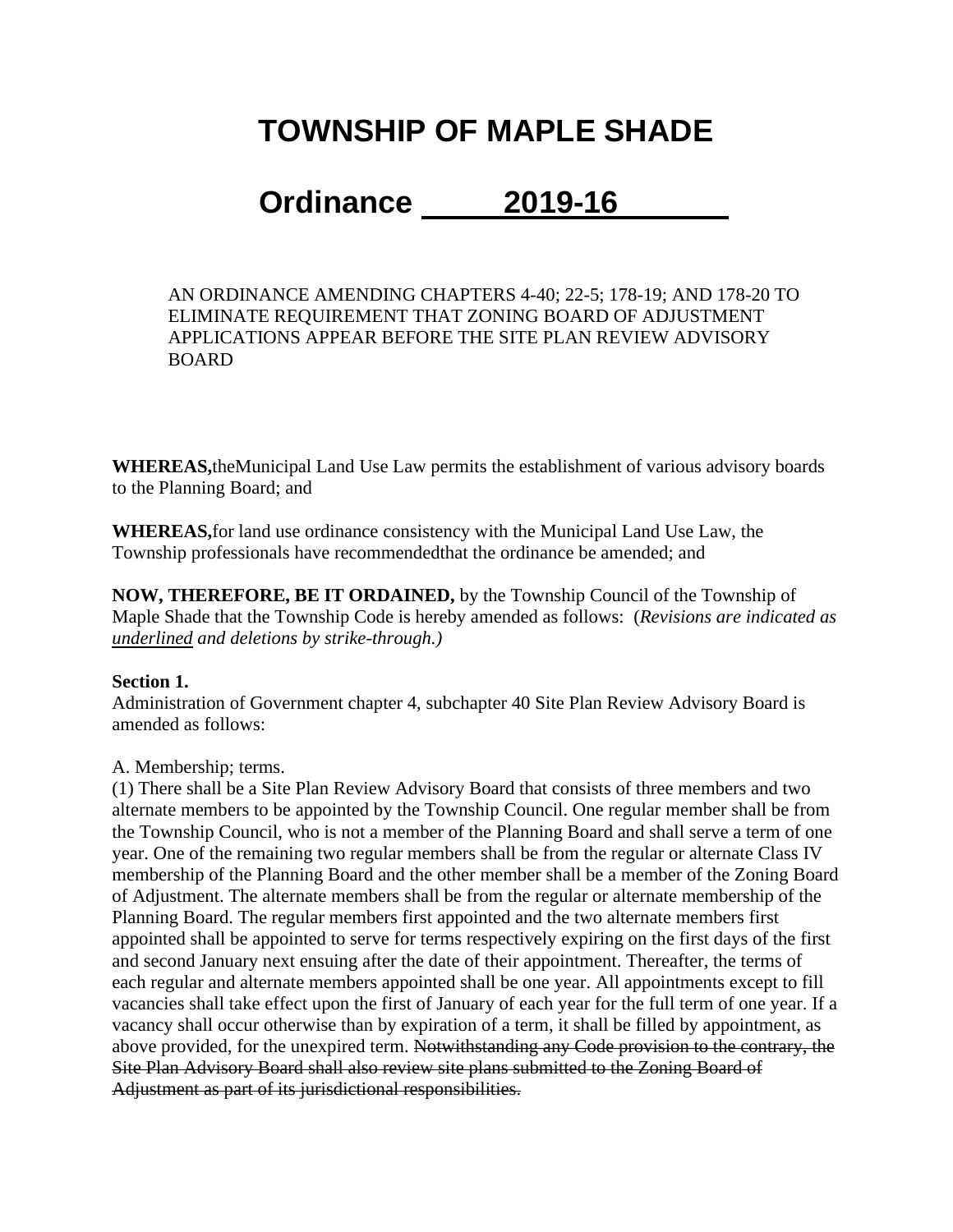#### **Section 2.**

22-5 Land use procedures is amended as follows:

The Site Plan Review Advisory Board shall review and advise on all-Planning Board site plans in accordance with the site plan requirements and standards set forth in Part 2, Site Plan Review, of Chapter 178, Subdivisions and Site Plans, of this Code.

#### **Section 3.**

178-19 Subdivision and Site Plan Ordinance is replaced with:

The purpose of the Site Plan Review Advisory Board (Ref. N.J.S.A. 40:55D-39.f) is to review and advise the Planning Board on site plan applications.

The Township has established under its Administrative Code a Site Plan Review Advisory Board. The Site Plan Review Advisory Board shall review all site plans which have been properly submitted and deemed complete by the Community Development Director and make its report and recommendations thereon to the Planning Board or Zoning Board of the Township of Maple Shade.

#### **Section 4.**

Subdivision and Site Plan Ordinance 178-20 Site Plan review procedures subsection .B is replaced with:

B. Upon receiving an application for Planning Board Site Plan approval, the Community Development Director may schedule the applicant to appear at a Site Plan Review Advisory Board (SPRAB) meeting. The Planning Board Engineer and/or a Planning Board Member of the SPRAB may report any recommendations to the Planning Board. The applicant is not required to revise its plan until after Planning Board action at a public meeting, as all recommendations of the Site Plan Review Advisory Board are purely advisory.

Upon an application being deemed complete, the Community Development Director shall transmit the site plan application to the Site Plan Review Advisory Board, the Planning Board Engineer and to designated officials and agencies and shall schedule the applicant to appear at a Site Plan Review Advisory Board meeting. At the conclusion of the meeting, at which the application was considered, the Site Plan Review Advisory Board shall report its conditions and recommendations for approval. The applicant is not required to revise its plan until after Planning Board action at a public meeting, as all conditions and recommendations prior thereto are purely advisory.

#### **Section 5.**

**Repealer.** Any and all other ordinances inconsistent with any of the terms and provisions of this ordinance are hereby repealed to the extent of such inconsistencies.

#### **Section 6.**

**Severability.** In the event that any section paragraph, clause phrase, term, provision or part of this ordinance shall be adjudicated by a court of competent jurisdiction to be involved or unenforceable for any reason, such judgment shall not effect, impair or invalidate the remainder